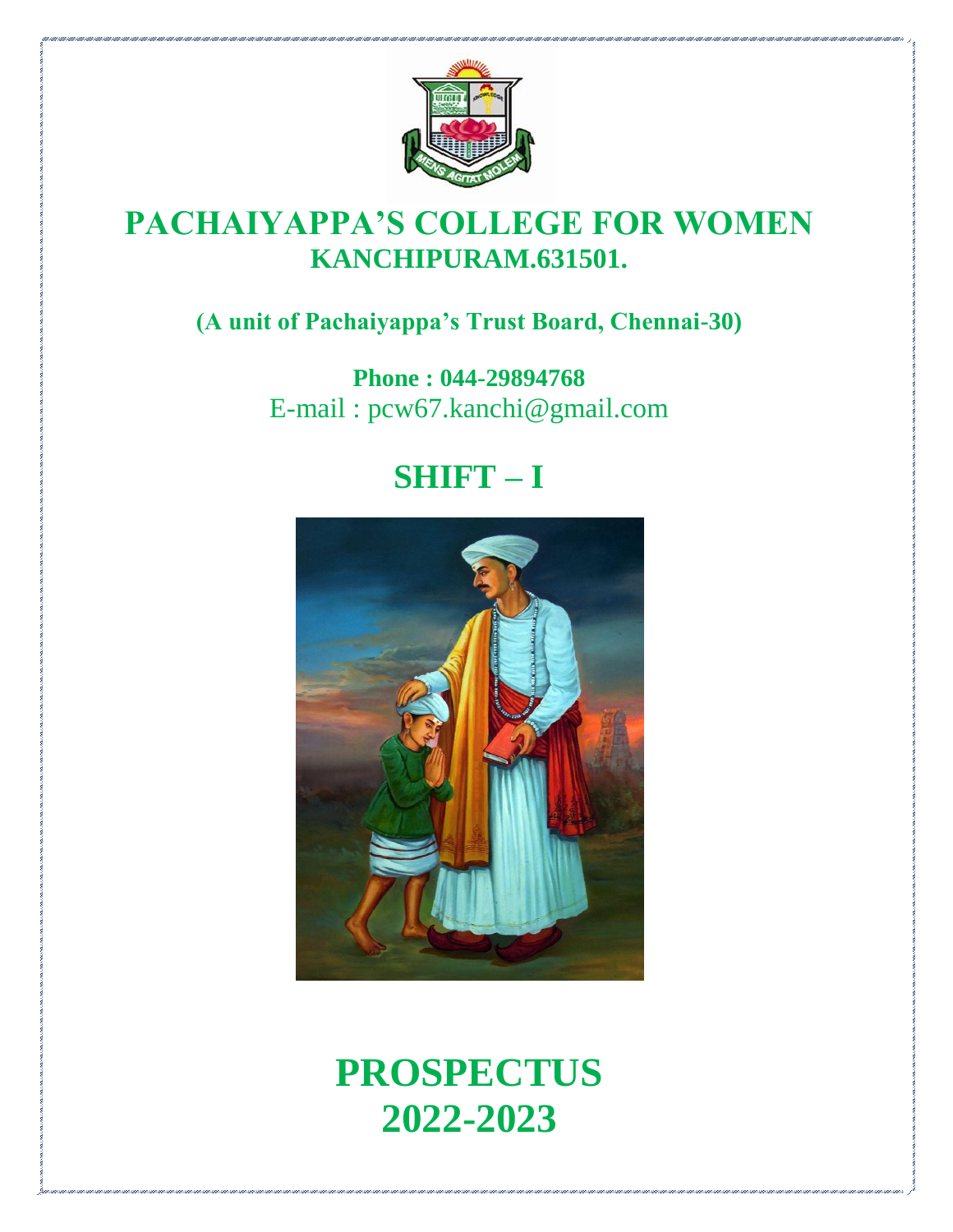# **PROSPECTUS - 2022-2023**

## **Courses of study under semester system with credits English Medium** Shift - I

## **UG – COURSES**

- **1. B.A. Economics 2. B.A. English Literature 3. B.Sc. Chemistry**
- **4. B.Sc. Zoology**

**5. B.Com.**

#### **Eligibility**

- $\triangleright$  A candidate seeking admission to an undergraduate course (UG) must have passed the Higher Secondary (+2) Examination of Tamilnadu or an equivalent examination recognised by the University of Madras.
- For adrnission to B.sc., chemistry, preference will be given to candidates of pure science and Biology group ln higher seccondary course.
- $\triangleright$  For admission to B.Com related degree courses, the candidate should have studied Commerce and Accountancy in the Academic Stream and Accountancy in the Vocational Stream of the Higher Secondary Course.

### **How to Apply?**

 $\triangleright$  Application form and prospectus can be downloaded from official website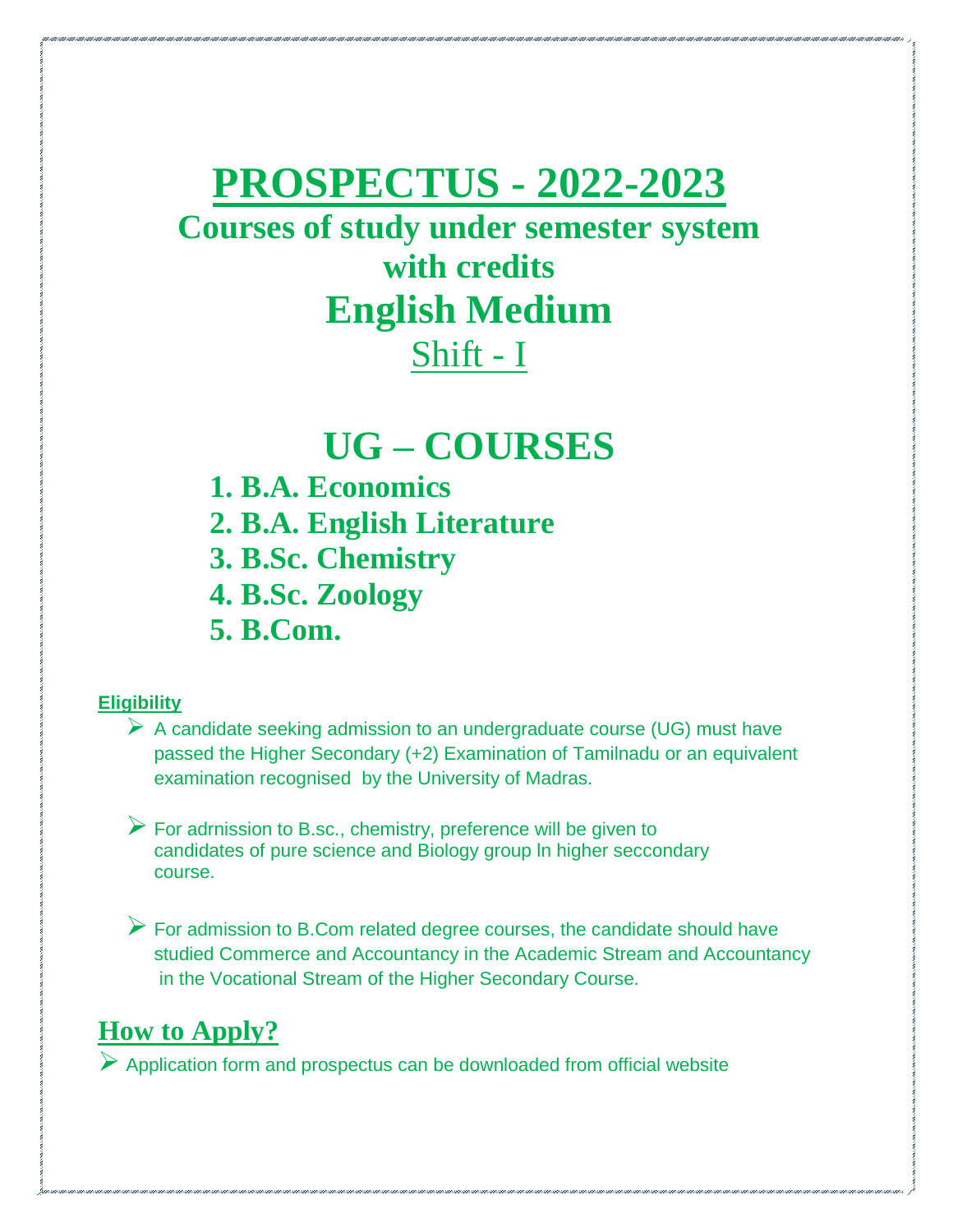## **Last Date**

**As per Government Norms**

### **Special Concessions**

- Sports Quota: Reserved for the students who have represented at the National / State / District level only.
- Ex-servicemen Quota: Reserved for the children of Ex-servicemen of Tamilnadu origin.
- Physically handicapped quota: 3 seats for every 100 seats in each communal category reserved for.

Xerox copy of Evidence for above Concessions should be enclosed with the application form.

### **Certificates to be submitted at the time of interview**

- 1 Transfer Certificate (Original and Three Xerox Copies;
- 2. Conduct Certificate / Aadhar Card (Xerox)
- 3. Mark Certificates +2 (Original and three Xerox Copies)
- 4. Community Certificate (Original and Three Xerox Copies) in the case of SC/ ST/ MBC/ DNC/ BC
- 5 Income Certificate (Original and Two Xerox Copies) in the case of SC/ ST/ MBC/ DNC/ BC
- 6. Medical Fitness Certificate from any Registered Medical Practitioner.
- 7. Three recent passport size photographs.
- 8 If the Applicant is Physically handicapped, a certificate from the competent authority
- 9. If the applicant is the daughter of an Ex-serviceman of Tamil Origin, a certificate from the competent authority.
- 10. Certificate for distinction in Sports/Games/NSS and NCC activities from competent authority if applicable.

## **General**

- $\triangleright$  A candidate willing to apply for more than one course should submit separate application form for each course.
- $\triangleright$  Admitted students will be informed through mail / sms.
- $\triangleright$  Original certificates are to be produced at the time of admission only.
- $\triangleright$  Candidates who have graduated from any University other than the University of Madras should produce at the time of admission an "Eligibility Certificate" obtained from the Registrar University of Madras.
- $\triangleright$  All the original certificates except the Community Certificate will be retained by the college.
- **The candidates are advised to take enough number of Xerox/ photo copies of the certificates before submitting them to the college**.